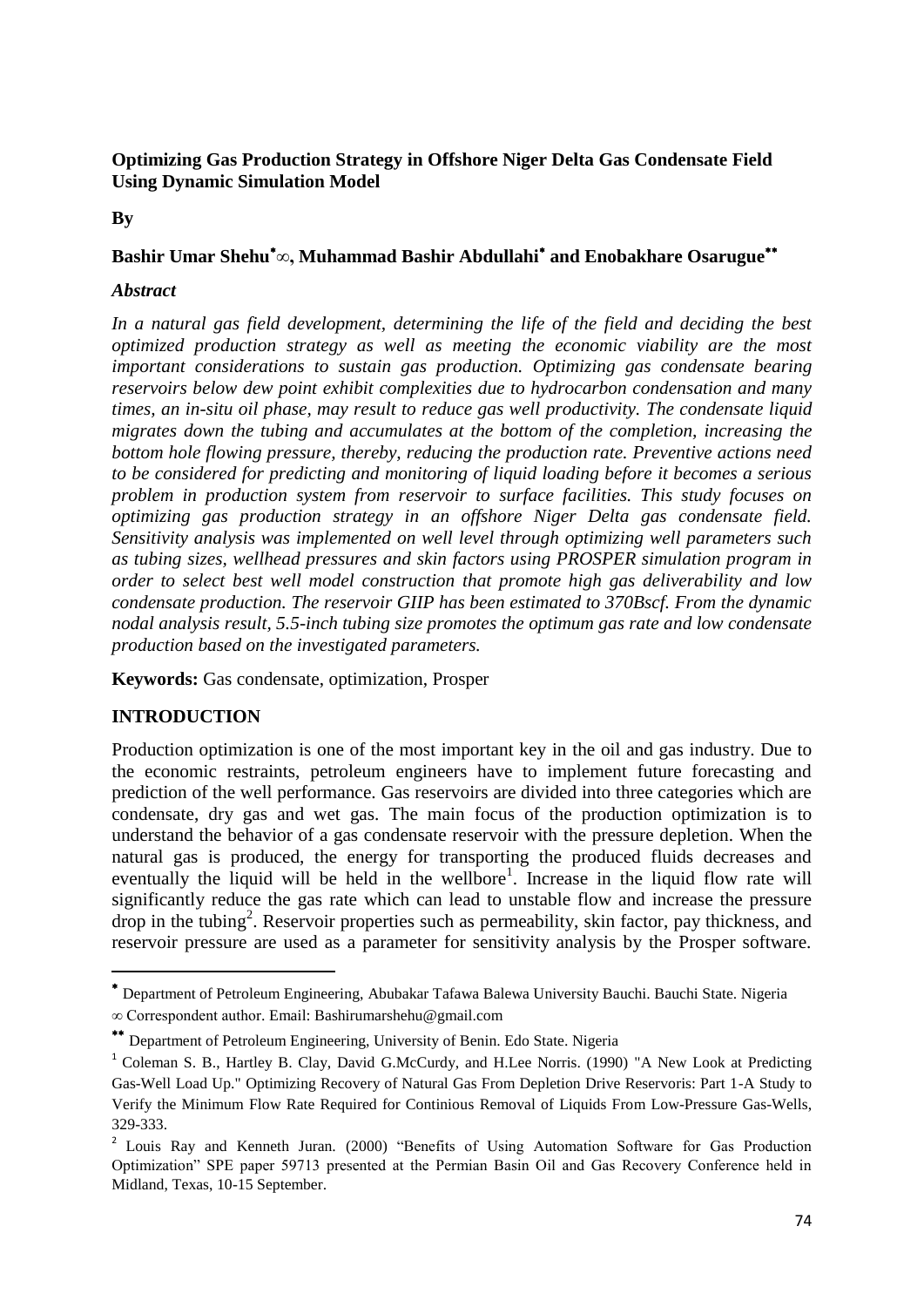The production performance of a gas condensate well is the same as a dry gas well as long as the well flowing bottom-hole pressure (FBHP) is above the reservoir dew point pressure. Below the dew point, the well's performance starts to deviate from that of a dry gas well. Condensate begins to drop out first near the wellbore, accumulates until the critical condensate saturation is reached. Condensate banking causes a reduction in the gas relative permeability and acts as a partial blockage to the gas production. In predicting gas condensate well performance with reservoir simulators, local grid refinement is needed around the well in order to capture the impact of condensate banking. The determination of gas condensate well production performance can be done by applying the two-phase pseudo pressure technique. Simplified methods have been published recently to calculate gas condensate well production deliverability without the use of reservoir simulators<sup>3</sup>.

Well development design and well performance diagnosis and optimization heavily rely on well deliverability modeling, which combines tubular hydraulic calculations with a reservoir deliverability model. Condensate banking is the accumulation of liquid in the near-wellbore region of the reservoir due to pressure falling below the dew point (Figure  $1$ )<sup>4</sup>. This liquid dropout phenomenon hinders the flow of gas due to the decrease in gas relative permeability. As pressure in the reservoir declines below the dew point, condensate can rapidly build up<sup>5</sup>.



**Figure 1.** Condensate buildup in the near-wellbore area (after Baker 2005)

**.** 

Operators typically execute well production strategies to avoid condensate buildup. These strategies are mostly related to pressure maintenance<sup>6</sup>, such as keeping the bottom-hole pressure (BHP) above saturation pressure or gas injection for pressure maintenance. Some operators also attempt remediation by implementing well shut-ins to build up pressure, thus re-vaporizing the condensates and recovering gas flow. Methods to circumvent this condensate-banking problem include drilling horizontal wells, re-entry drilling, or hydraulic

<sup>&</sup>lt;sup>3</sup> Ahmad J., Xiao A. J. and AL-Muaraikhi. (2004) "A New Methodfor the Determination of Gas Condensate Well Production Performance", SPE paper 90290 presented at the Annual Technical Conference and Exhibition held in Houston, Texas, 14-16 September.

<sup>4</sup> Barker, J.W. (2005). Experience with Simulation of Condensate Banking Effects in Various Gas Condensate Reservoirs. IPTC-10382-MS. DOI: 10.2523/IPTC-10382-MS. Presented at the International Petroleum Technology Conference, Doha, Qatar, 21-23 November.

<sup>&</sup>lt;sup>5</sup> Stoisits R. F., P.W. Scherer and S.E. Schmidt. (1994) "Gas Optimization at the Kuparuk River Field". SPE paper 28467 presented at the Annular Technical Conference and Exhibition held in New Orleans, U.S.A, 26 -28 May.

<sup>&</sup>lt;sup>6</sup> Lea J. F. and Kermit Brown. (1986) "Optimization Using a Computerized Well Model" SPE paper 14121 presented at the International Meeting on Petroleum Engineering held in Beijing, China, 15-17 June.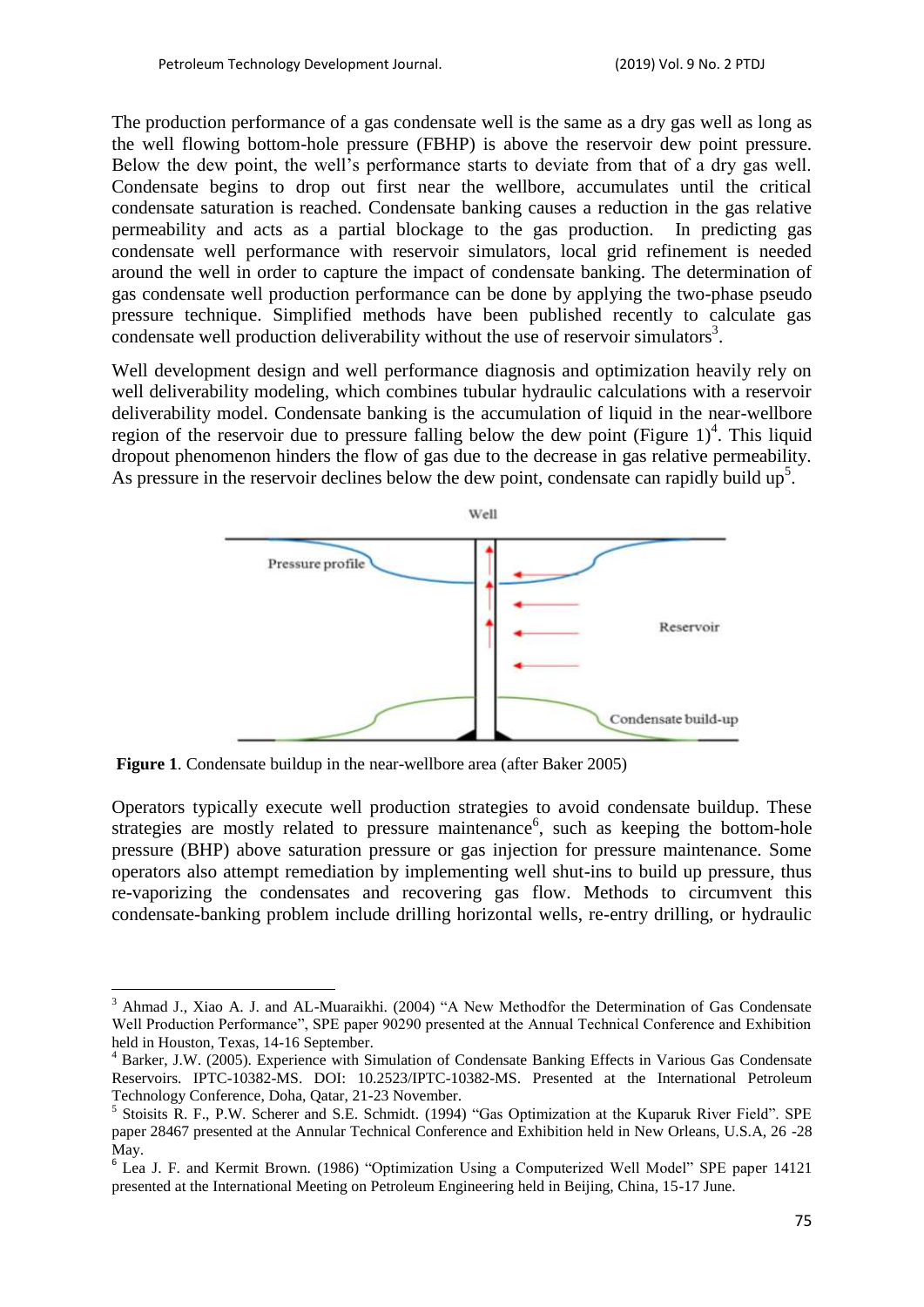fracturing completions as said by Hashemi and Grangarten<sup>7</sup>. Because condensate banking in the vicinity of the wellbore impacts the production from gas-condensate reservoirs, several methods have been developed to forecast its presence. These include compositional reservoir simulation studies with fine gridding and empirical models that can account for the production decrease it causes. Compositional reservoir simulation is a forecasting method used for gas-condensate reservoirs. The near-wellbore area experiences a greater change in pressure than the rest of the reservoir, thereby becoming the area of interest for condensate banking effects<sup>8</sup>. As a reservoir nears depletion, the gas flow rate will become too low to continuously carry the condensed water out of the well bore. This minimum flow rate and corresponding pressure mark the onset of load-up. Produced liquids will begin accumulating in the well bore until the hydrostatic pressure becomes too large for the well to overcome and the production flow ceases according to Moltz<sup>9</sup>.

Production rate from wells is affected by several natural variables such as reservoir pressure, permeability, PVT properties and time. It is also influenced by other production induced variables such as non-Darcy flow, mechanical skin, and multiphase flow etc. However, the interaction between such variables to accurately define the well-deliverability equation for a specific gas condensate reservoir is not well understood. Well deliverability is defined in two ways: the wellhead and well deliverability. Well deliverability is the most common one and accounts for all the sources of pressure loss from the reservoir to surface separators (reservoir bulk, wellbore vicinity, tubing flow and flow lines); while, the wellhead deliverability is used in reservoir simulation study and considers the sources of pressure loss in the reservoir and well skin only<sup>10</sup>. In tight gas condensate reservoir with permeability  $<$  50mD, the wellbore and wellhead deliverabilities reduction are due to the condensate blockage only. In higher permeability gas condensate reservoirs greater than 200mD, the wellbore deliverability reduction is due to the condensate blockage, while the wellhead deliverability is due to the tubing pressure losses<sup>11</sup>. Productivity may be reduced by a factor of about two as the pressure drops below the dewpoint pressure according to Barnum et al.<sup>12</sup> David<sup>13</sup> conducted parametric studies with the neuro-simulation technique to identify the most influential reservoir and fluid characteristics in the establishment of the optimum production strategies for a gas-condensate system.

There is a need for the NLNG to increase their daily production capacity and therefore explored some of their available fields so as to determine which of these fields can cater the

**.** 

 $<sup>7</sup>$  Hashemi A. and Grangarten, A.C. (2005), "Comparison of Well Productivity between Vertical, Horizontal and</sup> Hydraulically Fractured Wells in Gas-Condensate Reservoirs", SPE Paper 94178, SPE Europec/EAGE Annual Conference, Madrid, Spain, 13-16 June.

<sup>&</sup>lt;sup>8</sup> Park, H.Y. (2008) Decisionmatrix for liquid loading in gas wells for cost/benefit Analysis of lifting options, Thesis Submitted to the office of the Graduate Studies of Texas A&M University.

<sup>&</sup>lt;sup>9</sup> Moltz A. K. (1992) "Predicting Gas Well Load-Up Using Nodal System Analysis" SPE paper 24860 presented at the Annular Technical Conference and Exhibition held in Washington D.C., 16 -18 September.

<sup>&</sup>lt;sup>10</sup> Ayala, L., Ertekin, T., and Adewumi, M. (2007). "Study of Gas/Condensate Reservoir Exploitation Using Neurosimulation". Petroleum Transactions, AIME April

<sup>&</sup>lt;sup>11</sup> Wang S.W., Ringe D.P., M.M Gable, and D.J. Staples. (2001) "Integrated Simulation of Reservoir, Gas Plant and Economics for A Rich Gas Condensate Reservoir" SPE paper 71598 presented at the Annular Technical Conference and Exhibition held in New Orleans, Louisiana, 18-20 March..

<sup>&</sup>lt;sup>12</sup> Barnum C. F., Lea J. F. and Kermit Brown. (1986) "Optimization Using a Computerized Well Model" SPE paper 14121 presented at the International Meeting on Petroleum Engineering held in Beijing, China, 15-17 June.

<sup>&</sup>lt;sup>13</sup> David B. Foo. (2000) "Optimization of Gas Wells by Automated Unloading: Case Histories" SPE paper, 59748 presented at the Gas Technology Synposium held in Calgary, Alberta, 4-7 May.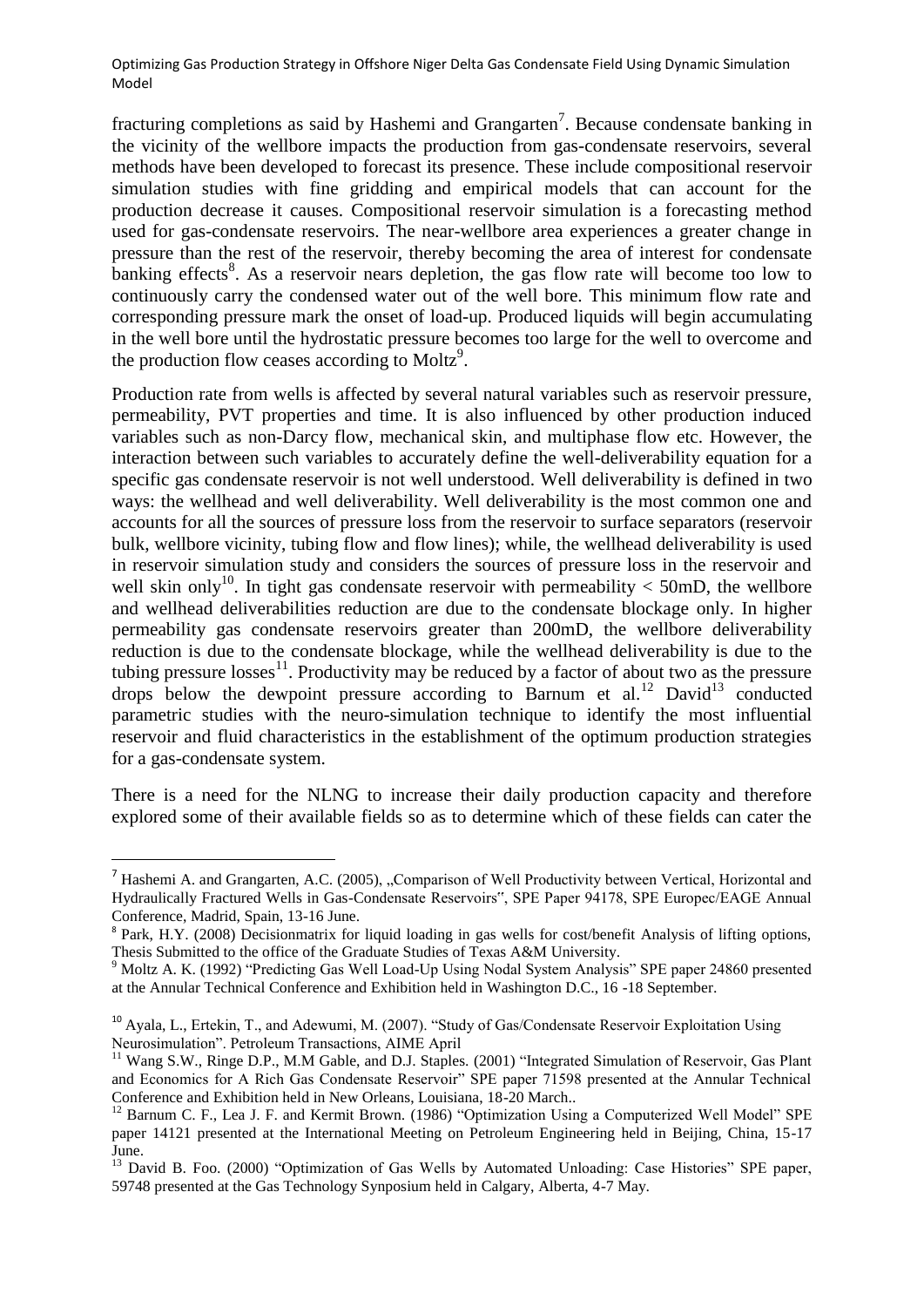increase in production demand. The REX "XZ" reservoir is one of the three structures of the REX Field and can be developed to meet the production demand by the NLNG. The aim of this project is to design production model for the Niger Delta gas condensate field so that to determine the optimum production strategy that will give high gas deliverability and low condensate production under the operating constraints and market demand profile specified by the NLNG.

#### **Reservoir Geological Structure**

#### *The Geology of the Niger Delta*

The Niger Delta is a tertiary accurate delta with strong wave and tide influence. It is covers an area of  $75,000$  Km<sup>2</sup> and located in the Gulf of Guinea said Burke<sup>14</sup>. Three formations contain in the thick wedge Sediments of the Niger Delta based on litho-stratigraphy<sup>15</sup>. The Akata Formation is over-pressure sediment and under-compacted sequence of marine shale according to Doust and Omatsola<sup>16</sup>. It is also comprises continental slope channel-fills and turbidite sands. The Akata Formation is the source rock and ranges in thickness from 600 to probably over 6000m (Figure 2).

#### Deltaic Deposits and Petroleum



**Figure 2**. Schematic dip section of the Niger Delta (after P. Kamerling)

Agbada formation is the overlying paralic sequence of petroleum bearing sands which consists of inter-bedded sands and shale with a thickness between 300m to about 4500m. It is built up with numerous off-lap cycles and the sandy lithology which divided into the main hydrocarbon reservoir sand and the shale (cap-rocks). Hydrocarbon reservoirs in the Niger Delta are produced from sandstones and unconsolidated sands in the Agbada formation. Reservoir geometry and quality, and lateral variation in thickness are strongly controlled by growth fault<sup>17</sup>. Clay smears along faults, inter-bedded sealing unit juxtaposed against

 $\overline{\phantom{a}}$ 

<sup>&</sup>lt;sup>14</sup> Burke K. (1996): "The African Plate". South African J Geol. 99 (4):341-410.

<sup>&</sup>lt;sup>15</sup> Short, K.C. and Stauble, A.J. (1967). "Outline Geology of the Niger Delta". AAPG Bull 51; 761-779.

<sup>&</sup>lt;sup>16</sup> Doust, H. and Omatsola. E.M. (1990): "Niger Delta". In: Divergent/Passive Margin Basins. D.Edwards, and P.A. Santagrossi (eds) AAPG Memoir 45: Oklahoma. (1990) 201-238.

<sup>&</sup>lt;sup>17</sup> Weber, K.J and Daukoru., E. (1975): "Petroleum Geology of the Niger Delta". 9th World Petroleum Congress Proceedings. 2:209-221.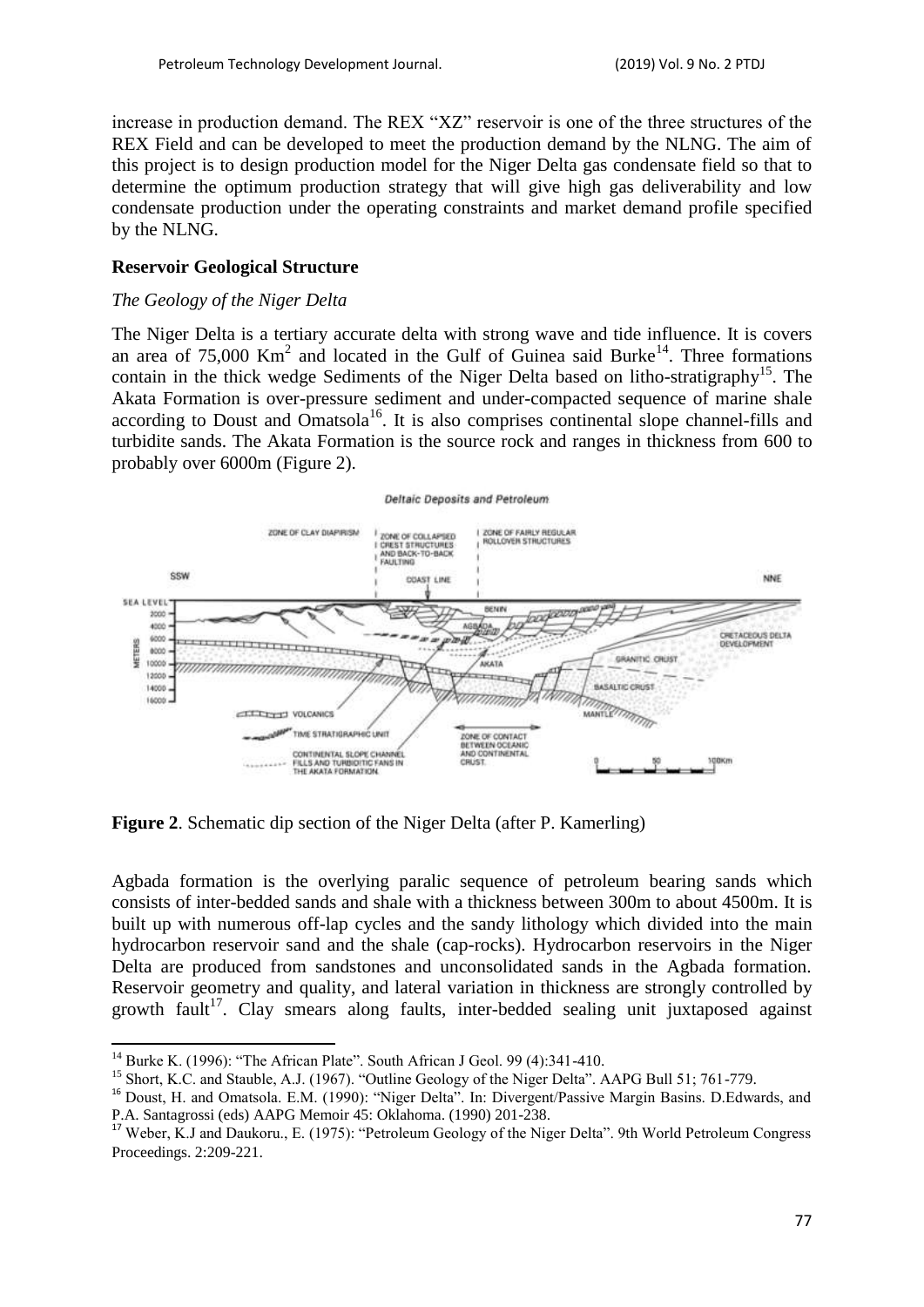reservoir sands and vertical seals from laterally continuous shale-rich strata are found within the Agbada Formation as seal rocks $^{15}$ .

#### **Production and System Performance Analysis Software (PROSPER)**

PROSPER is the industry standard single and multilateral well performance design and optimization software. It can model and optimize most types of well completions and artificial lifting methods. Sensitivity analyses for a wide range of operating conditions can be held by means of Nodal Analysis. PROSPER generates a model for each component of the producing well system separately which contributes to overall performance, and then allows to verify each model subsystem by performance matching. Therefore, the program ensures that the calculation is as accurate as possible. All calculations in study regarding the generation of a well model, sensitivity analyses and design of an optimum gas lift system have been carried out by using PROSPER.

#### **Dynamic Nodal Analysis**

The objective of nodal system analysis is to combine the various components of the oil or gas well in order to predict flow rates and to optimize the various components in the system from the outer boundary of the reservoir to the sand face, across the perforation and completion section to the tubing intake and up the tubing string, including any restrictions and down-hole safety valves, choke, flow line and the separator. The major drawback of the conventional nodal analysis is that it only provides the user with a snapshot picture of the well production. It does not provide any information as to how the production will change as a function of time and the technique should overcome the following aspects:

- Predict the future performance as a function of time in the presence of various production components including the reservoir.
- Match the prior production data in the presence of various production components so that the appropriate parameters can be assigned for future production prediction. This is similar to decline curve analysis except that we need to include the production components in the system.
- Quantify the uncertainties with respect to various parameters by generating alternate possibilities of parameters which can match the production data.
- Predict the future performance under existing conditions as well as altered conditions to compare the production scenarios in the future.

It can optimize the producing well configuration so that the net profit over the life of the well will be maximized according to Bitsindou and Keikar<sup>18</sup>.

## **METHODOLOGY**

1

There are numerous sources of liquid loading in gas well. This study concentrates on Gas condensate reservoir only. Production data were gotten from the field and simulation study was run using PROSPER simulation software (Figure 3). The correlations of Beggs & Brill and Hagedorn Brown are selected for VLP/IPR matching. Well productivity was analyzed to determine optimum production conditions.

<sup>&</sup>lt;sup>18</sup> Bitsindou A. B., and M.G.Keikar. (1999) "Gas Well Optimization Using Dynamic Nodal Analysis" SPE paper 52170 presented at the Mid-Continent Operations Symposium held in Oklahoma, 15-19 April.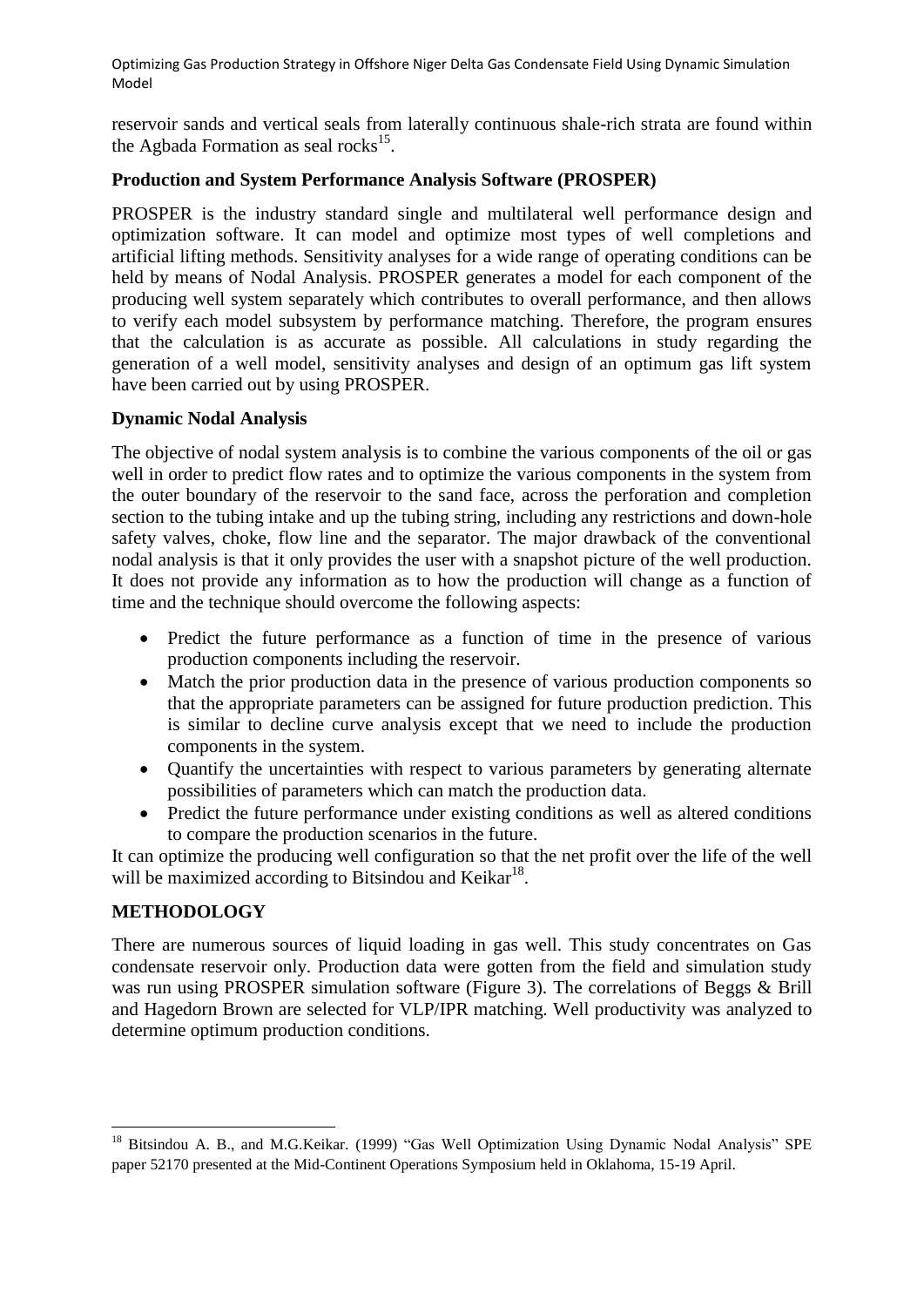

Figure 3 Flow diagram of the Gas condensate well optimization process

## **The Simulation Model Subsystem**

PROSPER develops a model for each component of the producing well system separately which contributes to overall performance, and then allows to verify each model subsystem by performance matching. It is the process of setting up a reliable model with the available PVT, well and reservoir data. Prosper Software models are important tools for production engineers because they allow to explore the effect of individual variables on the production outcome. The simulation model used during the course of this study was newly built and a rock properties data used was derived from the "XZ" field geology received from TOTAL. The Field data for the simulation model were from the Appraisal wells (XZ 1, XZ 2 and XZ 3). The Rock and Fluid properties are shown in table 1 and table 2 respectively.

| <b>Reservoir</b> | <b>Bulk</b><br>Volume $(10^9)$<br>$ft^3$ | $(10^9 \text{ ft}^3)$ | Net Volume   Pore Volume   HCPV<br>$(10^6 \text{ ft}^3)$ | $(10^6 \text{ ft}^3)$ | GIIP $(10^9 \text{ scf})$ |
|------------------|------------------------------------------|-----------------------|----------------------------------------------------------|-----------------------|---------------------------|
| <b>REX</b>       | 73.3                                     | 17.2                  | 2401.4                                                   | 1557.4                | 370                       |

**Table 1.** Rock properties

**Table 2.** Fluid properties

| <b>Reservoir</b> | <b>Dynamic</b><br>Unit | <b>Sample</b><br><b>Depth</b><br>(f <sup>t</sup> ) | <b>Reser</b><br>voir<br><b>Pressu</b><br>re<br>(psi) | <b>Dew</b><br>point<br><b>Pressur</b><br>$e$ (psi) | <b>Reservoir</b><br><b>Temperature</b><br>(oF) | <b>CGR</b><br>(STB/M<br><b>MScf</b> ) | <b>API</b><br>$\boldsymbol{\left( \mathbf{0}\right) }$ | <b>Viscos</b><br>ity<br>$\left(\text{cp}\right)$ |
|------------------|------------------------|----------------------------------------------------|------------------------------------------------------|----------------------------------------------------|------------------------------------------------|---------------------------------------|--------------------------------------------------------|--------------------------------------------------|
| <b>REX</b>       | FU-<br><b>REX</b>      | 12200                                              | 5816                                                 | 5575                                               | 284                                            | <b>140</b>                            | 42.3                                                   | 0.0609                                           |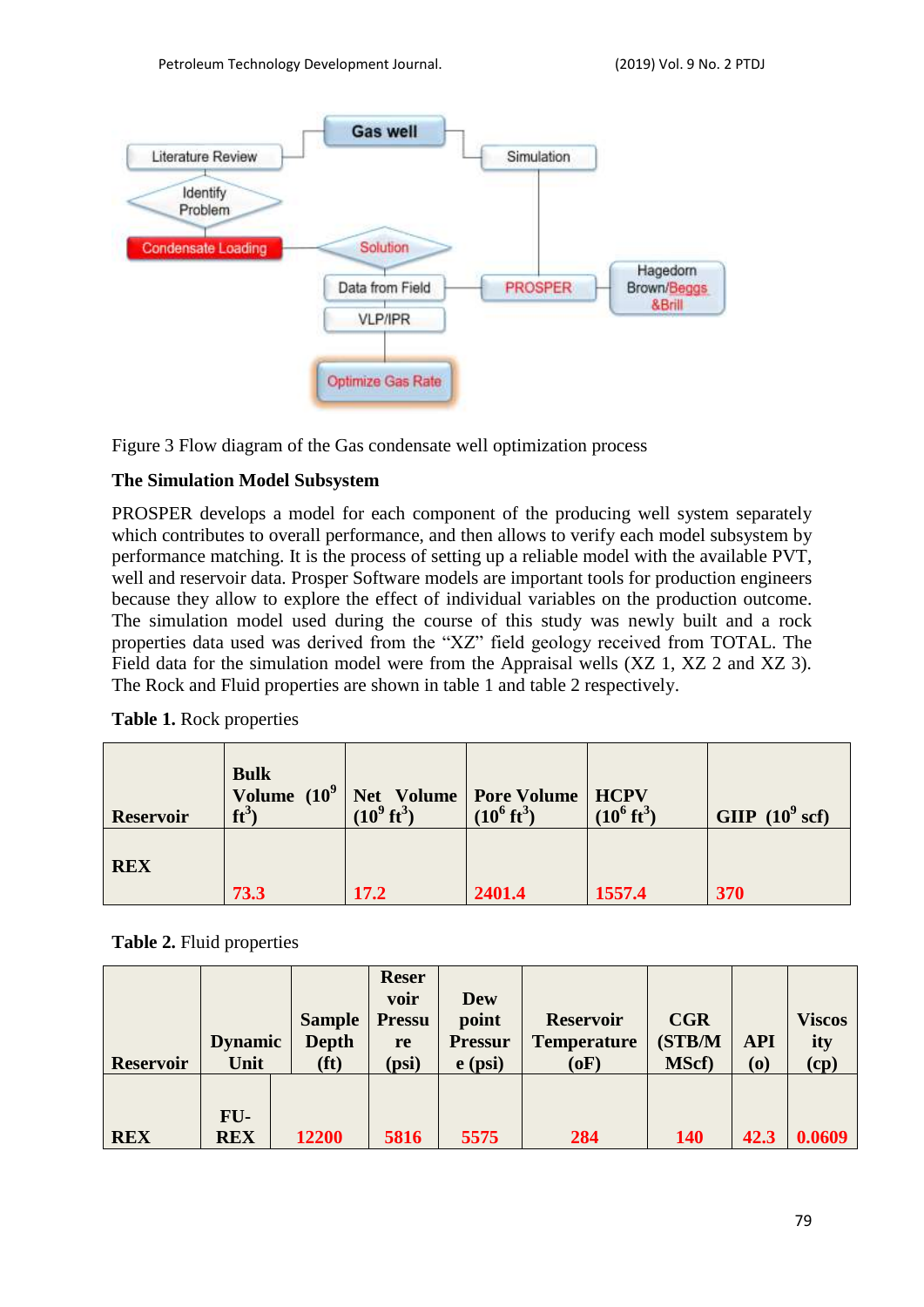# **Input Data**

The developed model was based on the deep offshore gas field named XZ Field. Due to the reservoir pressure being close to the dew point pressure, the production well on the reservoir would liquid load. When this model is tuned to real field data, PROSPER can confidently predict the well's performance under various scenarios. In this work, several scenarios based on various operating conditions were carried out and a gas condensate production system was designed. A detailed explanation of the various operating scenarios was discussed and the input data for the simulation model are shown in figure 4.



**Figure 4.** IPR input data (PROSPER)

## **SIMULATION RESULT**

## **PVT Data Analysis**

PVT data was used to predict the condensate formation within the production components and also to analyse gas composition using Lee et al correlation for gas condensate behaviour. The estimated components and their compositions in the XZ field are shown in Figure 5.

| Done           | Main            | Help                    | Export               |                    | BI Coefficients    |                     |
|----------------|-----------------|-------------------------|----------------------|--------------------|--------------------|---------------------|
| Component      | Mole<br>Percent | Critical<br>Temperature | Critical<br>Pressure | Critical<br>Volume | Acentrio<br>Factor | Molecular<br>Weight |
|                | [percent]       | [deg F]                 | [Dist]               | [ft3/lb.mole]      |                    | [lb/lb, mole]       |
| N2             | 0.63282         | $-232.51$               | 477.419              | 1.43842            | 0.04               | 28.01               |
| COZ            | 1.89845         | 87.89                   | 1054.74              | 1.50409            | 0.225              | 44.01               |
| H2S            | 0.063282        | 212.09                  | 1280.96              | 1.57938            | 0.1                | 34.08               |
| C1             | 75.9379         | $-116.59$               | 661.049              | 1.58899            | 0.0115             | 16.04               |
| C2             | 6.96688         | 90.05                   | 702.615              | 2.37547            | 0.0908             | 30.07               |
| C3             | 3.33728         | 205.97                  | 608.886              | 3.25166            | 0.1454             | 44.1                |
| C <sub>4</sub> | 1.8245          | 289.49                  | 528,539              | 4.21274            | 0.1868             | 58.12               |
| C5             | 1.1626          | 372.83                  | 492.845              | 4.08459            | 0.2251             | 72.05               |
| <b>C6</b>      | 1.08221         | 442.109                 | 449.149              | 6.41068            | 0.25352            | 84                  |
| C7             | 0.91345         | 483.247                 | 411.018              | 7.30352            | 0.27118            | 94.1122             |
| cв             | 0.78578         | 523.677                 | 381.61               | 8.18188            | 0.28848            | 105.063             |
| C9             | 0.68496         | 562.42                  | 357,885              | 9.04576            | 0.30542            | 116.5               |
| C10            | 0.60284         | 599.311                 | 338.196              | 9.89516            | 0.322              | 128.24              |
| C11-C13        | 1,39915         | 666,244                 | 307.059              | 11.5387            | 0.35385            | 151.586             |
| C14-C25        | 2.00379         | 850.424                 | 250.077              | 16.3157            | 0.44441            | 227.955             |
| C25-C50        | 0.65526         | 1205.03                 | 201.77               | 25.3585            | 0.60276            | 410.717             |
| $C50+$         | 0.048856        | 1788.71                 | 203.19               | 34.0265            | 0.68999            | 763.938             |

**Figure 5**. Estimated components and their compositions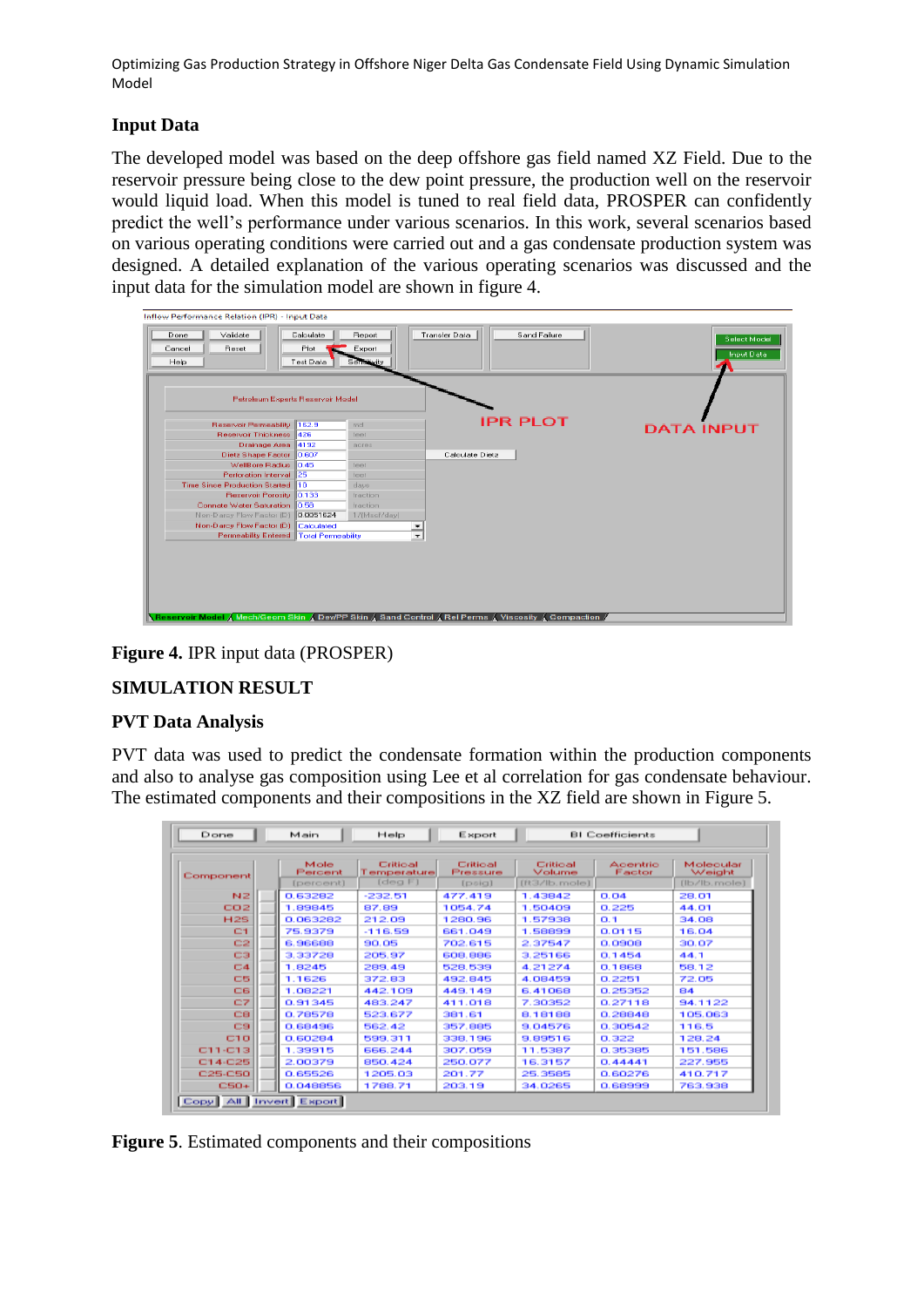#### **IPR Plot**

The IPR plot was created as shown in Figure 6 with no mechanical skin. The formation damage occurs in a gas well due to the PVT data variation with production and condensate formation near the wellbore area. From the IPR curve, the absolute open flow of the well is 107MMscf/day. It shows the maximum capacity of the gas condensate reservoir without considering pressure loss along the down-hole and the surface components of the well , and production decline due to the liquid hydrocarbon condensation.



**Figure 6** IPR Curve for gas condensate reservoir.

Therefore, the gas condensate reservoir IPR curve varies with the Future reservoir pressure than other variables. Reservoir pressure declines rapidly over a period of time due to the condensate blockage. The reservoir pressure depletion significantly affects future IPR curves which considerably reduces IPR and AOF values as shown in Figure 7.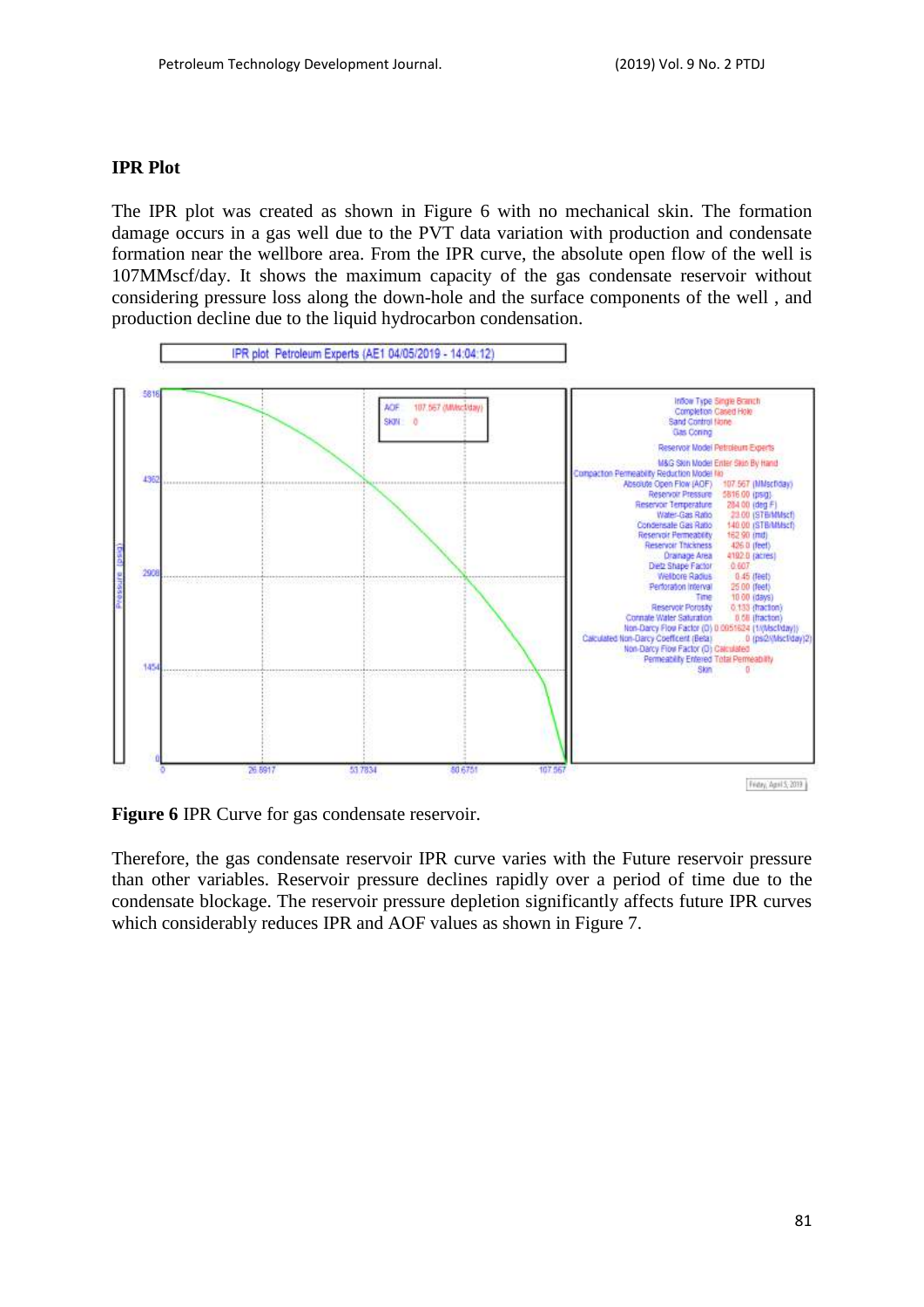

**Figure 7.** Effect of reservoir pressure on Future IPR.

## **Sensitivity Study for Different Tubing Sizes (Hagedorn Brown)**

Before any analysis is done in PROSPER, the vertical lift correlations and inflow performance curve has to be matched for optimum operating conditions. The sensitivity analysis result for the "Hagedorn Brown" correlation demonstrated a great variation in the production rates with different tubing sizes  $(2^{\prime\prime}, 2.5^{\prime\prime}, 3^{\prime\prime}, 3.5^{\prime\prime}, 4^{\prime\prime}, 4.5^{\prime\prime}, 5^{\prime\prime}, 5.5^{\prime\prime} \& 6^{\prime\prime})$ . The 5.5" diameter tubing gives an optimum production rate of 46MMscf/day slightly higher than the production constraint given by the operating company. The well life was determined to be at 3600psi below which production will stop as shown in Figure 8.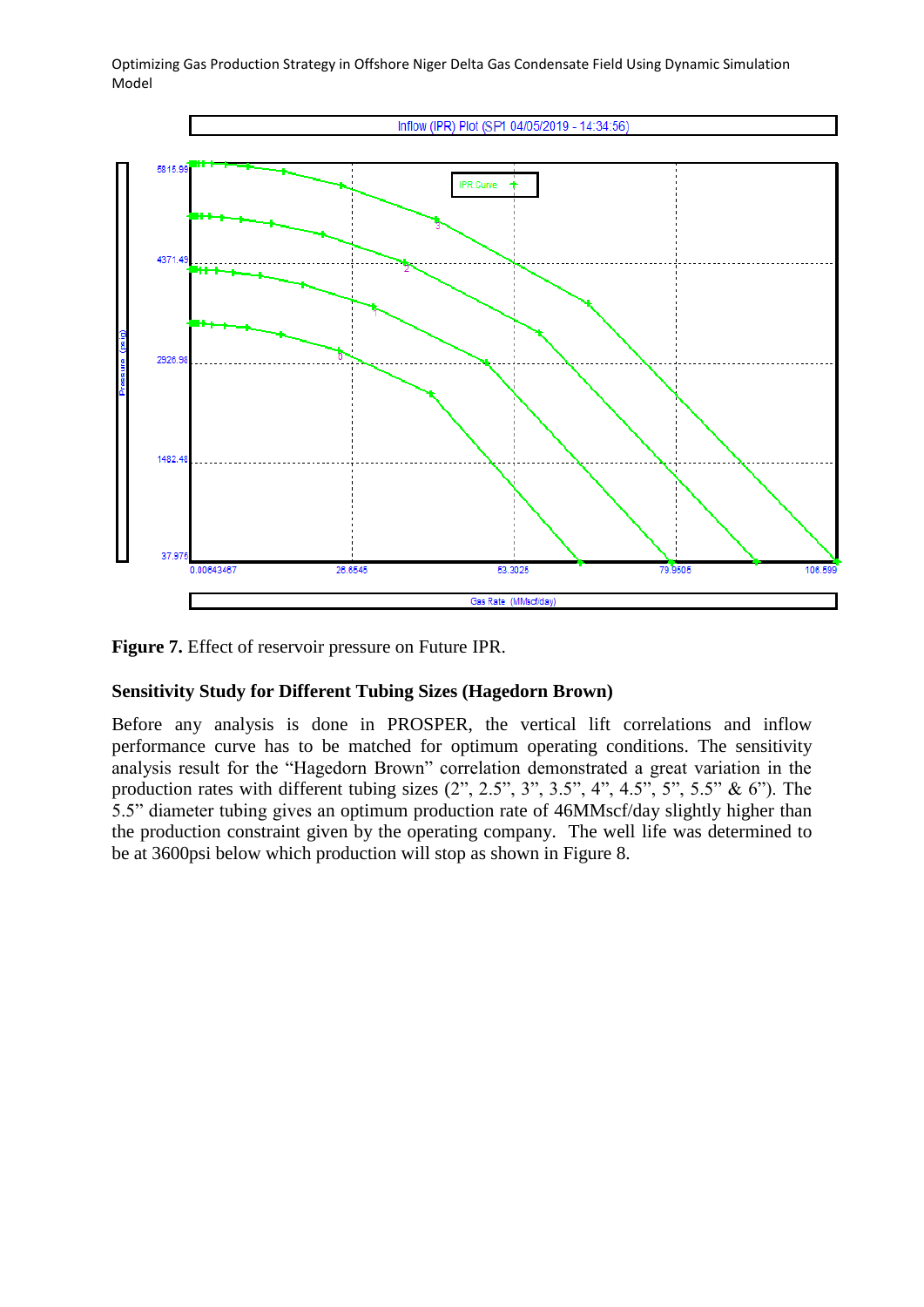

**Figure 8** Different tubing sizes analysis (Hagedorn Brown)

## **Sensitivity Study for Different Tubing Sizes (Beggs & Brill)**

The sensitivity analysis result for the "Beggs & Brill" correlation indicated similar trend in the production rates with the same tubing sizes used for the "Hagedorn Brown" correlation. The 5.5" diameter tubing gives the desired production rate of 45MMscf/day as specified by the operating company. The well life of the well was determined to be at 3600psi below which production will stop as shown in the sensitivity plot in Figure 9.



**Figure 9** Different tubing sizes analysis (Beggs & Brill).

Tubing sizes with their corresponding gas production rates and erosional velocity status are presented in Table 3.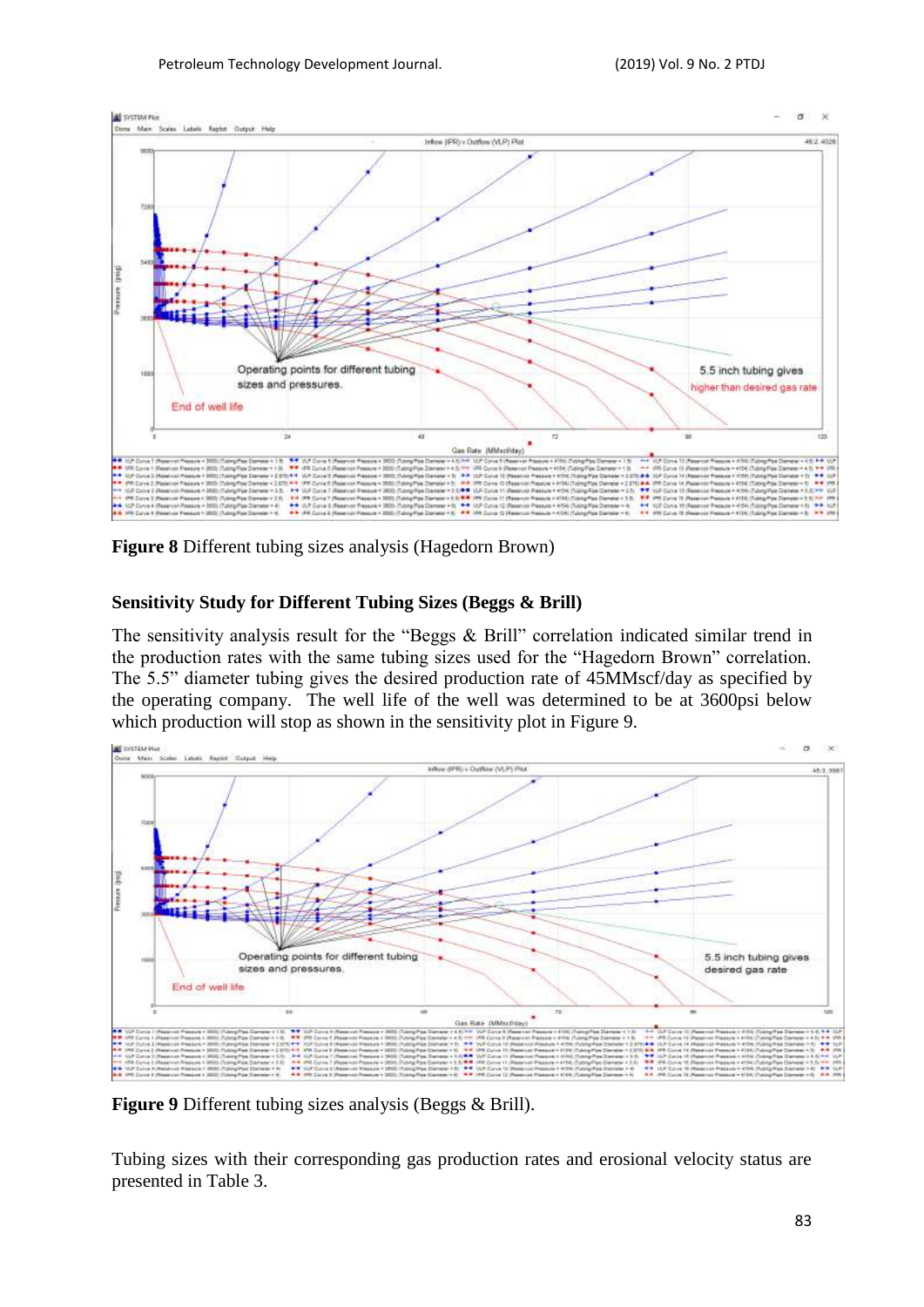| <b>Tubing Diameter</b> | <b>Gas Rate</b> |                           |  |
|------------------------|-----------------|---------------------------|--|
| (Inch)                 | (MMscf/day)     | <b>Erosional Velocity</b> |  |
| 6                      | 49.7            | <b>No</b>                 |  |
| 5.5                    | 45.3            | <b>No</b>                 |  |
| 5.                     | 41              | <b>No</b>                 |  |
| 4.5                    | 36.2            | <b>No</b>                 |  |
| 4                      | 30.2            | Yes                       |  |
| 3.5                    | 24.5            | Yes                       |  |
| з                      | 18.9            | Yes                       |  |
| 2.5                    | 12.3            | Yes                       |  |
| 2                      | 5.7             | Yes                       |  |

**Table 3** Tubing sizes with their corresponding gas production rates and erosional velocity status

## **Well Optimum Vertical Lift Correlation**

The best vertical lift correlation is the Beggs & Brill correlation because it gives the desired production rate of 45MMscf/day at 3981psig compared to the Hagedorn Brown which gives a production rate of 46MMscf/day at 4026psig. The 5.5in tubing has a higher erosional flow limit than other sizes at the observed rates. Hence, 5.5in size is the best tubing because of erosional damage prevention as shown in Figure 10.



**Figure 10** Inflow (IPR) Vs. Outflow (VLP) Plot for 5.5in tubing.

## **Sensitivity Study for Different Skin Factors**

The most commonly used parameter of determining the formation damage in a gas condensate well is the Skin. The skin damage reduces the well productivity near the wellbore region. The formation of condensate banking increases the skin factor near the perforated area and restricts the gas flow. Sensitivity analysis was examined at skin values of  $+10$ , 0, and -10 (taking +10 at worst case scenario, 0 for normal and -10 at best case scenario). The skin factors of +10, 0, and -10 gave production rates of 44.4MMscf/day, 45.3MMscf/day and 45.9MMscf/day respectively as shown in Table 3. Therefore, the simulation model showed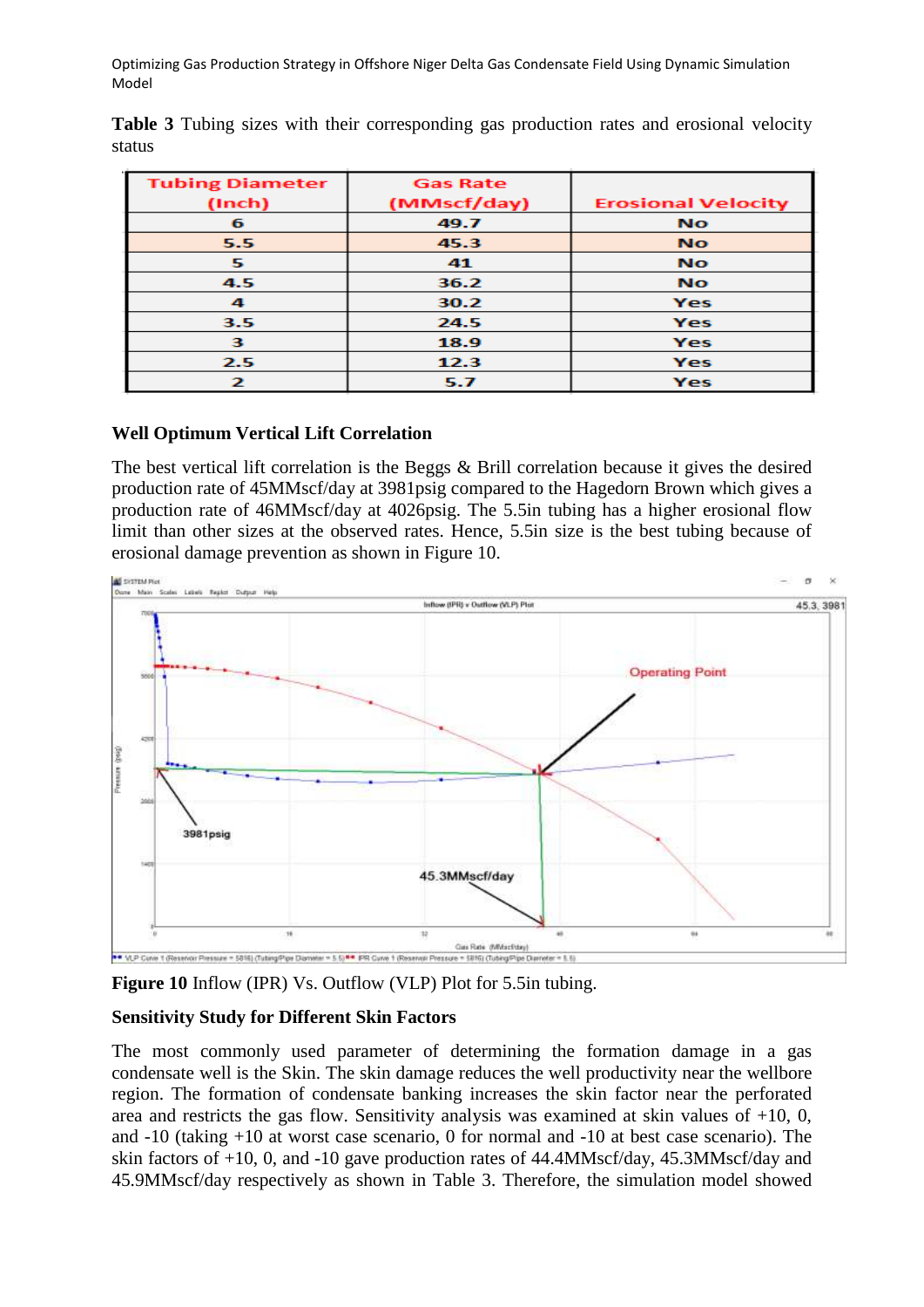that the skin factor of +10 reduced the production rate by 1MMscf/day compare to normal formation while between 0 and -10 have least difference of 0.6MMscf/day as shown in Figure 11. Therefore, the skin value at the maximum of  $+10$  does not affect the well production rate significantly.



**Figure 11** Sensitivity Analyses for Skin Factor.

**Table 4** Skin Factors with corresponding production rates.

|                    | <b>Production Rate</b> |
|--------------------|------------------------|
| <b>Skin Factor</b> | (MMscf/day)            |
| 10                 | 44.4                   |
|                    | 45.3                   |
| -10                | 45.9                   |

#### **Sensitivity Study for Wellhead Pressures**

Placing a choke at the wellhead means controlling the well flow at the wellhead pressure and, thus, the flowing bottom-hole pressure and production rate. For a given wellhead pressure, by calculating pressure loss in the tubing the flowing bottom-hole pressure can be determined. With operating WHP of 2500psi, 2000psi, 1500psi, 1000psi, and 500psi, different gas, water and condensate rates were obtained as shown in figure 12, 13, 14, 15 and 16 respectively.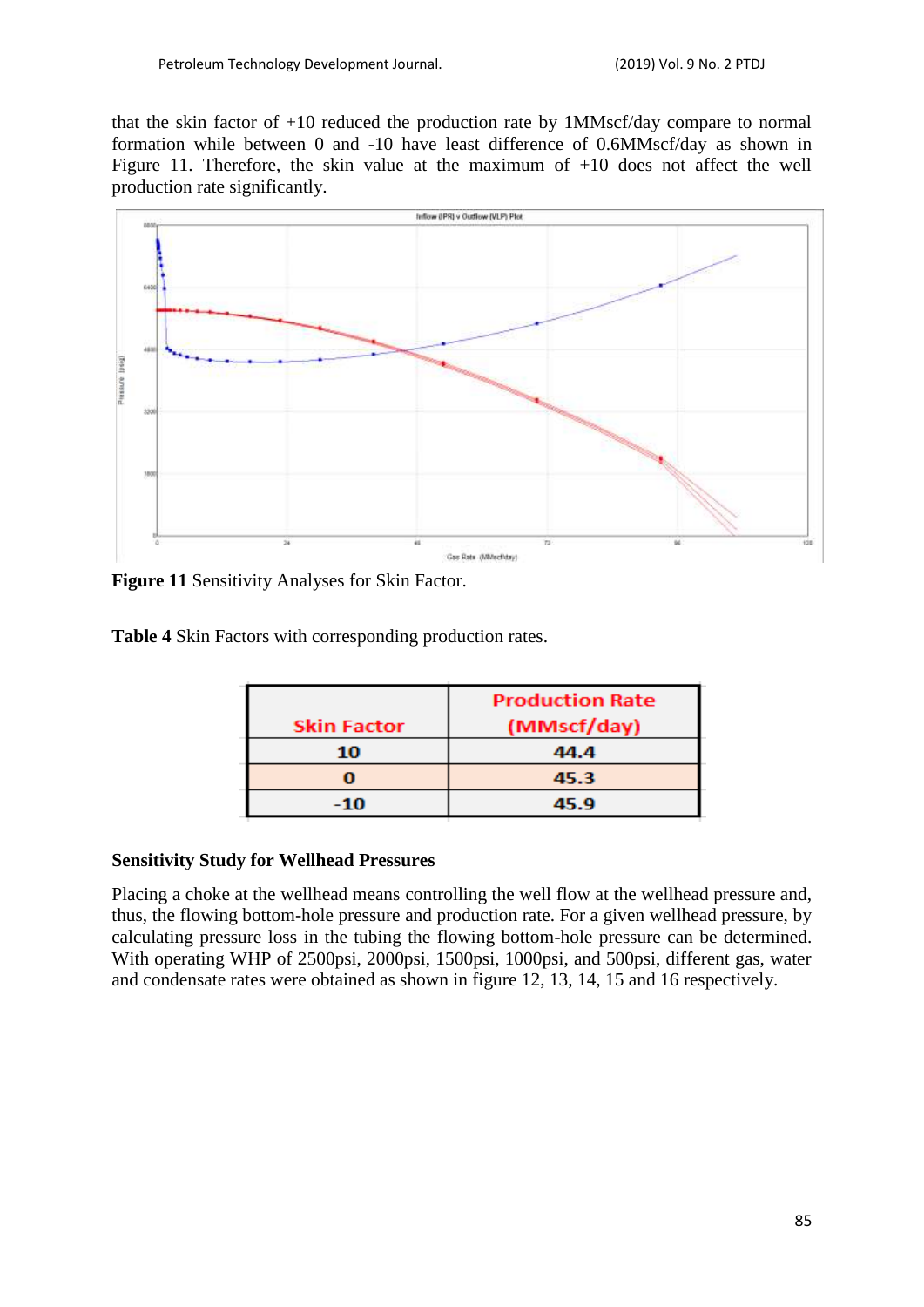

**Figure 12** System analysis @ WHP=2500psi.



**Figure 13** System analysis @ WHP=2000psi.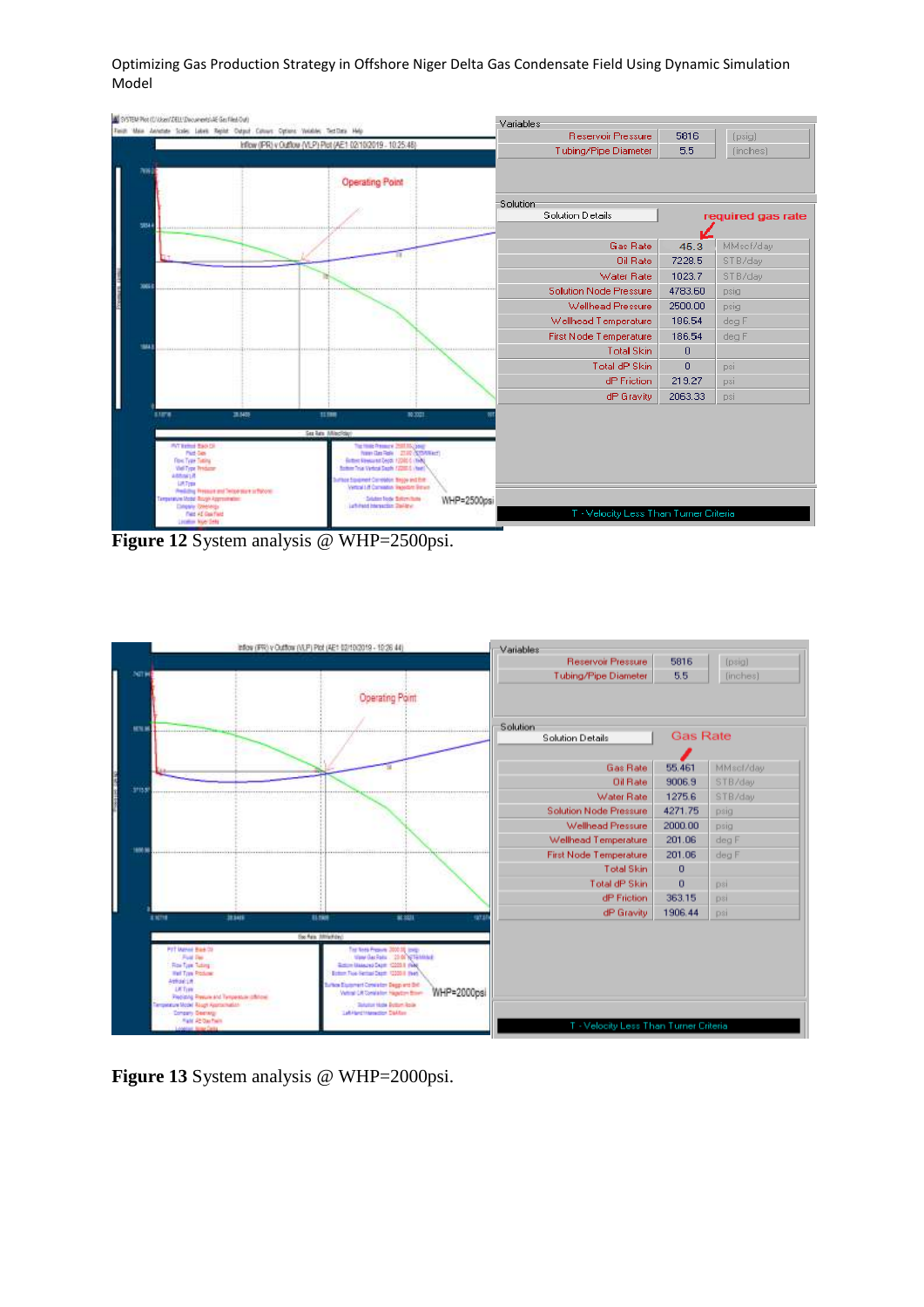|                                                                                                     | Field Main American Soles Lideo Repliet Output Colours Options Natalies Test Data Help |                            |                                                                                                 | Variables                                                  |          |                 |
|-----------------------------------------------------------------------------------------------------|----------------------------------------------------------------------------------------|----------------------------|-------------------------------------------------------------------------------------------------|------------------------------------------------------------|----------|-----------------|
|                                                                                                     | Inflow (IPR) y Outflow (VLP) Plot (AE1 02/10/2019 - 10:27:31)                          |                            |                                                                                                 | <b>Reservoir Pressure</b>                                  | 5816     | (psig)          |
|                                                                                                     |                                                                                        |                            |                                                                                                 | Tubing/Pipe Diameter                                       | 5.5      | (inches)        |
|                                                                                                     |                                                                                        |                            |                                                                                                 |                                                            |          |                 |
|                                                                                                     |                                                                                        |                            | <b>Celario</b>                                                                                  | Solution                                                   |          |                 |
| 1963                                                                                                | --------                                                                               | ---------                  |                                                                                                 | <b>Solution Details</b>                                    |          | <b>Gas Rate</b> |
|                                                                                                     |                                                                                        |                            |                                                                                                 |                                                            |          |                 |
|                                                                                                     |                                                                                        |                            |                                                                                                 | Gas Rate                                                   | 64.530   | MMscf/day       |
|                                                                                                     |                                                                                        |                            |                                                                                                 | Oil Rate                                                   | 10479.7  | STB/day         |
| <b>MATS</b>                                                                                         |                                                                                        |                            |                                                                                                 | Water Rate<br><b><i><u><b>POSTAGE PROPERTY</b></u></i></b> | 1484.2   | STB/day         |
|                                                                                                     |                                                                                        |                            |                                                                                                 | <b>Solution Node Pressure</b>                              | 3767.99  | psig            |
|                                                                                                     |                                                                                        |                            |                                                                                                 | Wellhead Pressure                                          | 1500.00  | psig            |
|                                                                                                     |                                                                                        |                            |                                                                                                 | Wellhead Temperature                                       | 209.42   | deg F           |
| 153.1<br>1111001111                                                                                 | -minimi<br>$-11110011111$                                                              | <b>Honored</b><br>-------- | <b>TERRITER</b>                                                                                 | <b>First Node Temperature</b><br><b>CERTIFICATE</b>        | 209.42   | deg F           |
|                                                                                                     |                                                                                        |                            |                                                                                                 | <b>Total Skin</b>                                          | 0        |                 |
|                                                                                                     |                                                                                        |                            |                                                                                                 | Total dP Skin                                              | $\Omega$ | psi             |
|                                                                                                     |                                                                                        |                            |                                                                                                 | dP Friction                                                | 551.87   | <b>DSİ</b>      |
| 61016                                                                                               | <b>A.MD</b>                                                                            | 11,1006                    | $-100$                                                                                          | dP Gravity                                                 | 1711.46  | psi             |
|                                                                                                     |                                                                                        |                            |                                                                                                 |                                                            |          |                 |
|                                                                                                     |                                                                                        | <b>Ge Are Silection</b>    |                                                                                                 |                                                            |          |                 |
| PVP Networ State Dr.<br>Platford                                                                    |                                                                                        |                            | Tro Tools Person's 2000 Dia jump.<br>Numer Cas Rate - 2010 PS2010 Rock                          |                                                            |          |                 |
| <b>New York Takes</b><br><b>First Type Pendings</b>                                                 |                                                                                        |                            | Boton Nessured Depth 12200.0 Steps<br>Batton Tea Viertra Cept: 12080.5 Neels                    |                                                            |          |                 |
| Arthural L.B.<br>US Syle                                                                            |                                                                                        |                            | <b>Inflato Equipment Completion Sugger and Britt</b><br>Vehicle LA Dorsdatter Hugottern Brainle |                                                            |          |                 |
| Predicting Pressure and Temperature (offering)<br><b>Temple also the Beautiful Student Programs</b> |                                                                                        |                            | Cold on Figure Station Boddy                                                                    |                                                            |          |                 |
| Cutsary Greenery<br><b>Madd AR Stars Payle</b>                                                      |                                                                                        |                            | <b>African Mensche Delaw</b>                                                                    |                                                            |          |                 |
| studios Manifesta                                                                                   |                                                                                        |                            |                                                                                                 | T - Velocity Less Than Turner Criteria                     |          |                 |

Figure 14 System analysis @ WHP=1500psi.



Figure 15 System analysis @ WHP=1000psi.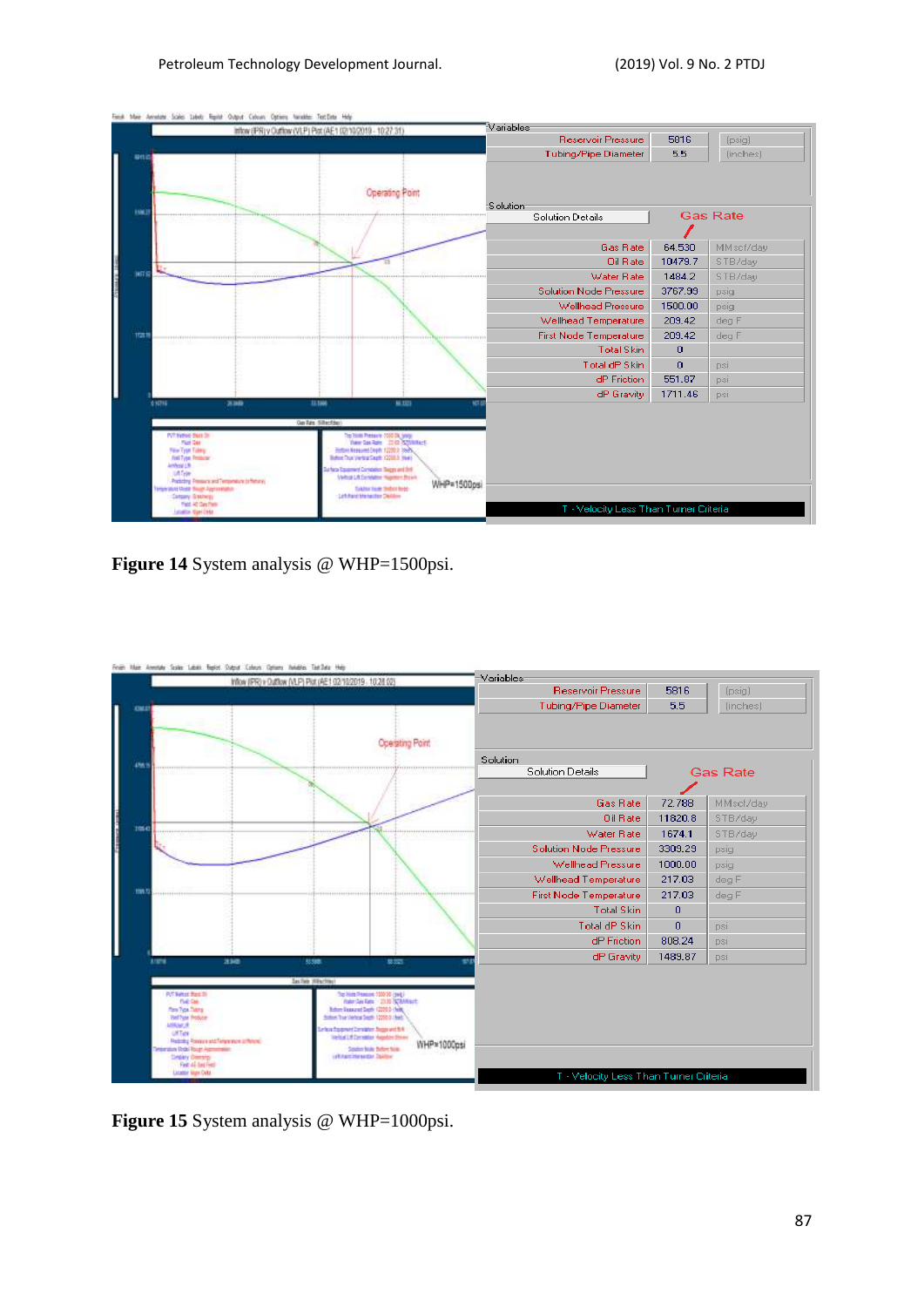| Feigh Man Janutze Soles Libes Sept Output Colour. Option linkeles TestOirs Help                                                                                     |                                                                                                                                                                            |                                                                               |          |                      |
|---------------------------------------------------------------------------------------------------------------------------------------------------------------------|----------------------------------------------------------------------------------------------------------------------------------------------------------------------------|-------------------------------------------------------------------------------|----------|----------------------|
| Inflow (IPR) v Outflow (VLP) Plot (AE1 02:10/2019 - 10:26:55)                                                                                                       |                                                                                                                                                                            | Variables<br>Reservoir Pressure                                               | 5816     | [psia]               |
|                                                                                                                                                                     |                                                                                                                                                                            |                                                                               |          |                      |
| <b>IBUT</b>                                                                                                                                                         |                                                                                                                                                                            | <b>Tubing/Pipe Diameter</b>                                                   | 5.5      | [inches]             |
| an i                                                                                                                                                                | Operating Pont<br>--------                                                                                                                                                 | Solution<br><b>Solution Details</b>                                           |          | <b>High Gas Rate</b> |
| Promotes Erosional Velocity                                                                                                                                         | 72                                                                                                                                                                         |                                                                               |          |                      |
|                                                                                                                                                                     |                                                                                                                                                                            | Gas Rate                                                                      | 77.409   | MMsel/day            |
|                                                                                                                                                                     |                                                                                                                                                                            | <b>Dil Rate</b>                                                               | 12571.2  | STB/day              |
|                                                                                                                                                                     |                                                                                                                                                                            | Water Rate                                                                    | 1780.4   | STB/day              |
|                                                                                                                                                                     |                                                                                                                                                                            | <b>Solution Node Pressure</b>                                                 | 2938.06  | psig                 |
|                                                                                                                                                                     |                                                                                                                                                                            | <b>Wellhead Pressure</b>                                                      | 500.00   | psig                 |
|                                                                                                                                                                     |                                                                                                                                                                            | Wellhead Temperature                                                          | 220.10   | deg F                |
|                                                                                                                                                                     |                                                                                                                                                                            | <b>First Node Temperature</b>                                                 | 220.10   | deg F                |
| <b>Bidden and and the Company</b>                                                                                                                                   |                                                                                                                                                                            | <b>Total Skin</b>                                                             | 0        |                      |
|                                                                                                                                                                     |                                                                                                                                                                            | Total dP Skin                                                                 | $\sigma$ | psi                  |
|                                                                                                                                                                     |                                                                                                                                                                            | dP Friction                                                                   | 1125.05  | psi                  |
|                                                                                                                                                                     |                                                                                                                                                                            | dP Gravity                                                                    | 1274.60  | psi                  |
| 314<br><b>TIME</b><br><b>THEFT</b>                                                                                                                                  | 80,000                                                                                                                                                                     |                                                                               |          |                      |
| On Feb 1855/7001                                                                                                                                                    |                                                                                                                                                                            |                                                                               |          |                      |
| PVT Method: Digital Cir.<br>Fluid (from<br>Play Jubs Talking<br><b>Till Tige Reading</b>                                                                            | The from Pressure : SIG BC (246)<br>View See Ada 21.00 PCT/Milled.<br><b>British Research Depth 12200 &amp; (Told)</b><br>Britain True Vertical Dayte 12200 & Char-        | <b>Promotes Erosional Velocity</b>                                            |          |                      |
| WMarch<br>1.4 %m<br>Redding Pressure and Tenerators complexes<br>Terramatura Badal Roogh Approximation<br>Colory Contests<br>First AE Dan Family<br>League Har-Sale | face Equipment Constation Seppa and Brit<br><b>Uniting Lift Constation Nappoles drivers</b><br>WHP=500psi<br><b>Sister Hotel Schleinliche</b><br>att And eternetist Daliky | T - Velocity Less Than Turner Criteria<br>- Erosional Velocity Limit Exceeded |          |                      |

**Figure 16** System analysis @ WHP=500psi.

Table 5. Wellhead pressures with corresponding gas and condensate production rates.

| <b>Wellhead Pressure</b> | <b>Gas Rate</b> | <b>Condensate Rate</b> |
|--------------------------|-----------------|------------------------|
| (psig)                   | (MMscf/day)     | (STB/day)              |
| 2500                     | 45.3            | 7228                   |
| 2000                     | 55.4            | 9006                   |
| 1500                     | 64.5            | 10479                  |
| 1000                     | 72.7            | 11820                  |
| 500                      | 77.4            | 12571                  |

As the WHP was reduced from 2500psi to 500psi, an increase in the production rate was noticed as shown in Figure 12, 13, 14, 15 & 16. Therefore, the gas production rate can be increased to 72MMscf/day by reducing the WHP to 1000psi as market demand and the present operating condition constraint by the NLNG as shown in figure 15. Setting the WHP below 1000psi will demonstrate a high condensate production rate which is not needed within the production line as shown in Figure 16.

## **Downhole Equipment Summary**

The down-hole equipment for the construction model consist of a wellhead at the surface and a 5.5in production tubing running through a 9.625in production casing as shown in Figure 17 below.